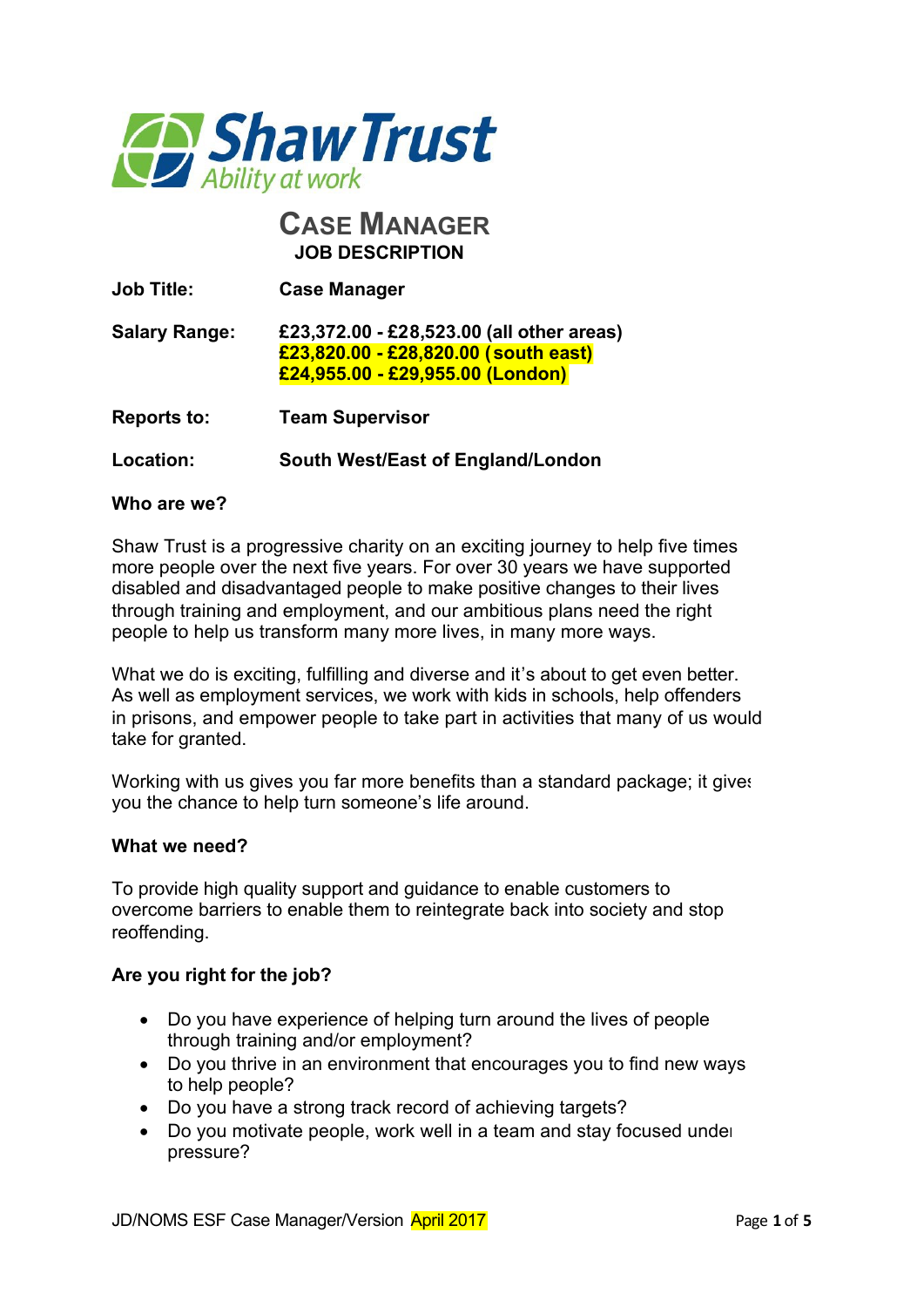# **Person Specification**

## **Job Title: Case Manager**

### **This post is subject to a DBS check at an enhanced level and prison Clearance**

| (E = Essential; D = Desirable)                                                                                                                                                                                                                                                                                                                                                                                                                                                                                              |  |  |
|-----------------------------------------------------------------------------------------------------------------------------------------------------------------------------------------------------------------------------------------------------------------------------------------------------------------------------------------------------------------------------------------------------------------------------------------------------------------------------------------------------------------------------|--|--|
| <b>Experience and Knowledge</b>                                                                                                                                                                                                                                                                                                                                                                                                                                                                                             |  |  |
| Understanding of the barriers faced by offenders/ex-offenders with multiple<br>and/or complex needs in relation to reintegration back into society $(E)$<br>Ability to work with and manage challenging behaviour (E)<br>$\bullet$<br>Ability to maintain professional boundaries and work effectively with<br>partnership                                                                                                                                                                                                  |  |  |
| agencies (E)                                                                                                                                                                                                                                                                                                                                                                                                                                                                                                                |  |  |
| Demonstrable experience of successfully working to targets (E)<br>Good verbal, presentation and written skills and ability to communicate<br>concisely and effectively. (E)                                                                                                                                                                                                                                                                                                                                                 |  |  |
| Good IT skills, including familiarity with Microsoft Office software and<br>$\bullet$<br>previous                                                                                                                                                                                                                                                                                                                                                                                                                           |  |  |
| experience of working with databases. (E)<br>Ability to critically reflect and evaluate interventions and service delivery,<br>identifying areas for development (E)                                                                                                                                                                                                                                                                                                                                                        |  |  |
| <b>Qualifications and Professional Development</b>                                                                                                                                                                                                                                                                                                                                                                                                                                                                          |  |  |
| IAG Level $3(D)$<br>$\bullet$                                                                                                                                                                                                                                                                                                                                                                                                                                                                                               |  |  |
| Personal qualities, communicating and relating to others                                                                                                                                                                                                                                                                                                                                                                                                                                                                    |  |  |
| Ability to work on own initiative, as well as in consultation and negotiation<br>$\bullet$<br>with managers and other stakeholders as required. (E)<br>A motivational, flexible and problem solving approach. (E)<br>$\bullet$<br>Able to demonstrate being highly organised, have good planning skills and<br>$\bullet$<br>be able to deliver to agreed targets. (E)<br>Copes well in a rapidly changing environment. (E)<br>Commitment, determination and resilience. (E)<br>Flexible and adaptable. (E)<br>Innovative(E) |  |  |
|                                                                                                                                                                                                                                                                                                                                                                                                                                                                                                                             |  |  |
| <b>Safeguarding</b><br>Be able to display an awareness, understanding and commitment to the<br>protection and safeguarding of young people and vulnerable adults. (E)<br>This post requires Security Clearance and DBS disclosure at Enhanced                                                                                                                                                                                                                                                                               |  |  |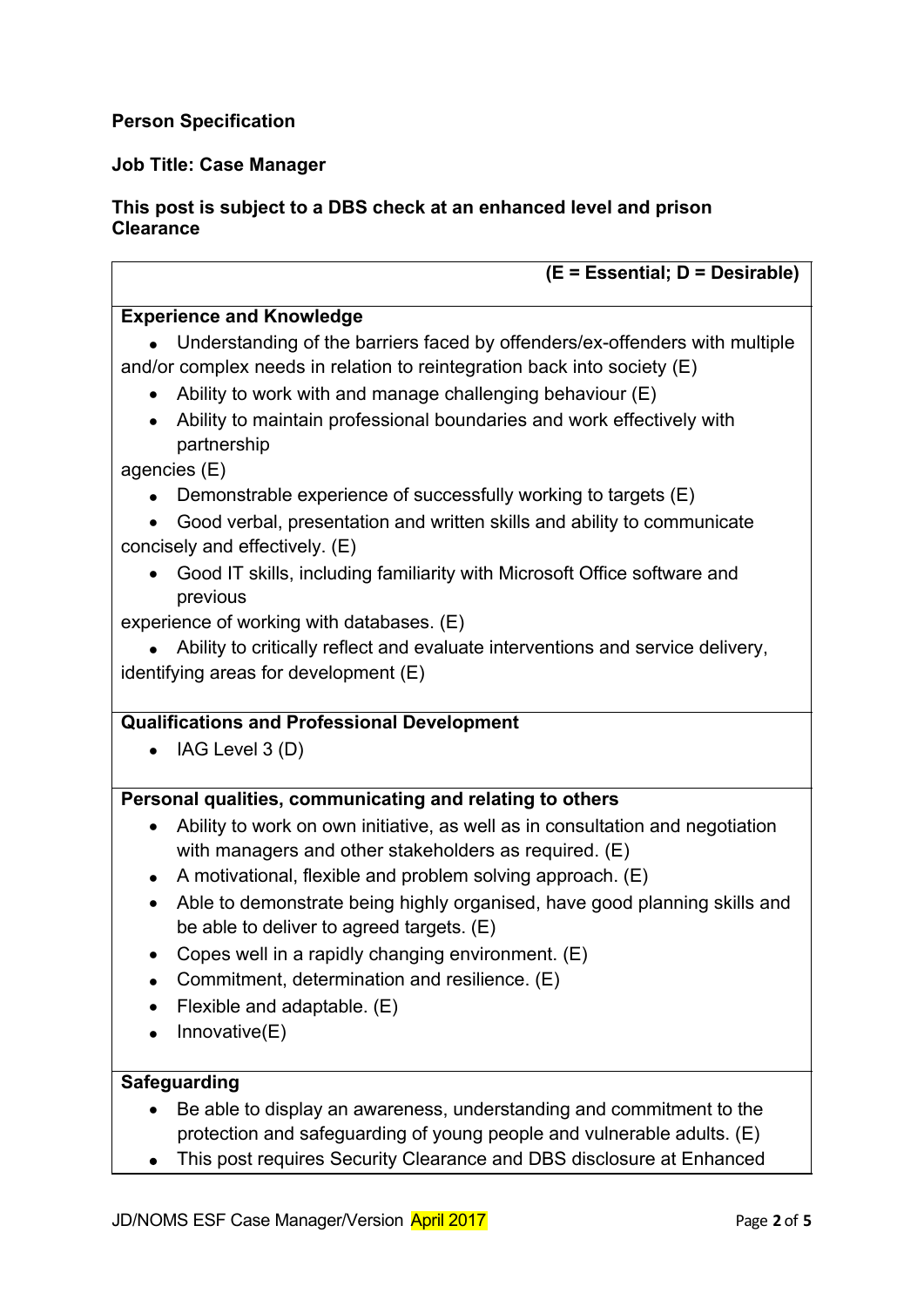| level (E) |  |
|-----------|--|
|-----------|--|

# **Other**

· Have an understanding of and be able to demonstrate a commitment to Equal Opportunities and Diversity. (E)

## **Main Duties and Responsibilities**

### **Duties**

JD/NOMS ESF Case Manager/Version **April 2017 Page 3** of 5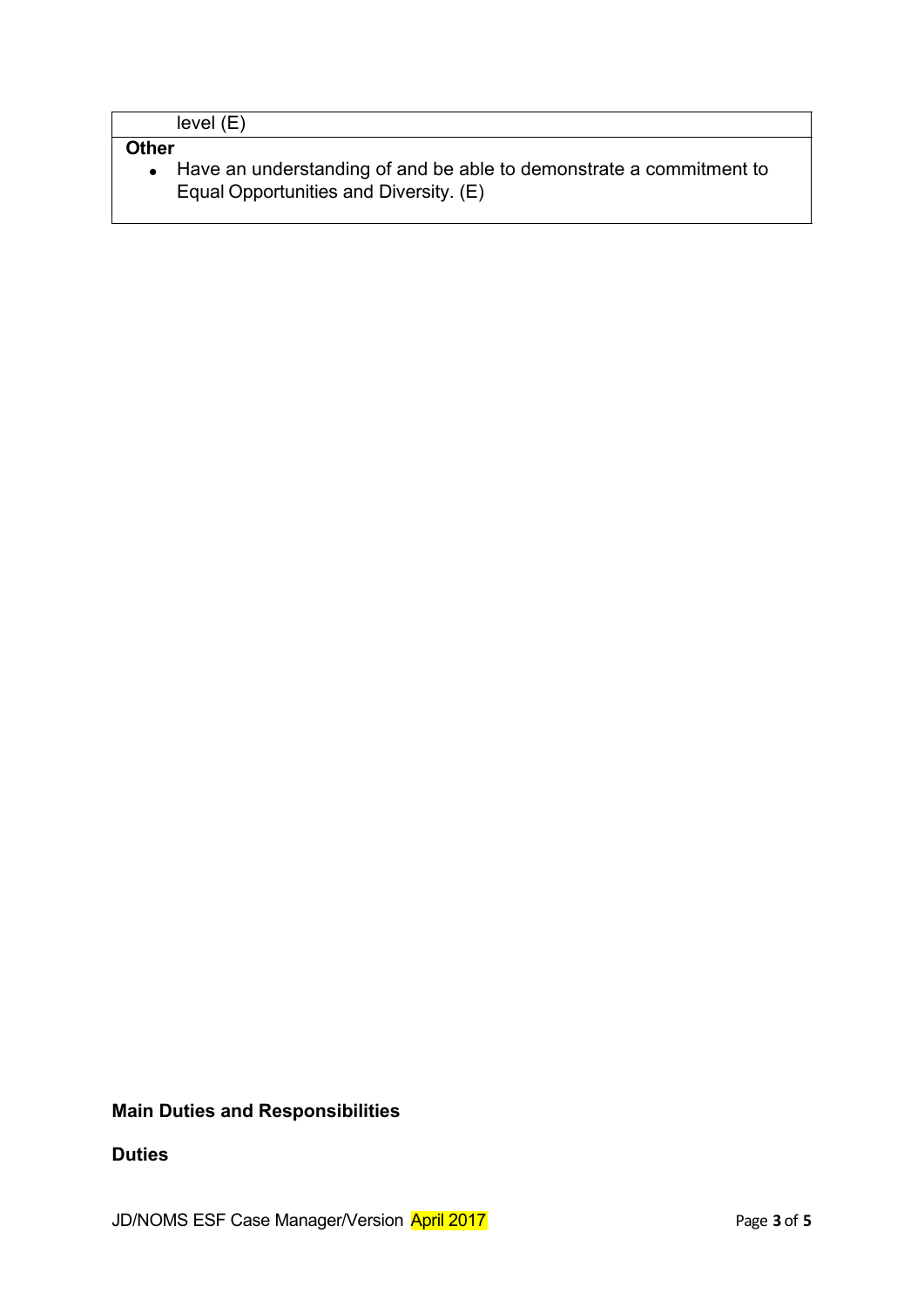- 1. Manage a caseload of customers with complex needs requiring intensive person-centred support.
- 2. Provide advice guidance and support to overcome barriers to social inclusion and signpost to internal and external support:
- 3. Mentoring with Volunteers or more specific support from external agencies e.g. housing, substance use or mental health.
- 4. Development of customer action plan post referral, updating and developing whilst addressing barriers
- 5. To ensure the accurate and timely recording of input client data and information in order that the service operates within contractual, administrative and financial requirements
- 6. Carry out triage, risk assessments, risk management plans and comprehensive assessments, and to contribute to the development of individual community recovery plans with those who express a wish to access community treatment/support services
- 7. To ensure effective case management and coordination covering areas of risk with a particular focus on safeguarding children and adults, problematic behaviour, housing, social and family functioning, employability, psychological and physical health
- 8. Utilise motivational interviewing, cognitive behavioural techniques and brief interventions in both one-to-one and group settings to promote engagement in appropriate services, encourage self-esteem, wellbeing, self-responsibility and enhanced motivation.
- 9. Review on going care and treatment liaising closely with the full range of specialist workers within the multi-disciplinary team.
- 10.Work in partnership with other agencies and carry out joint key working to enable effective engagement and movement in order to promote rehabilitation.
- 11.Recognise personal and professional boundaries and work within Shaw Trust's & CRI's governance frameworks at all times.
- 12.Ensure that all data requirements are met within defined deadlines and work with the CRI management team to ensure that outcomes are being achieved.

## **Other**

- 13.To undertake any further training as identified in the Shaw Trust review procedures.
- 14.Ensure that safe working practices are followed in respect of COSHH and other Risk Assessment control measures.
- 15.Employees must comply with the provisions of 'The Health and Safety at Work Act 1974 ' and must take reasonable care for the health and safety of themselves and of other persons who may be affected by their acts of omissions whilst at work. Employees are also required to cooperate